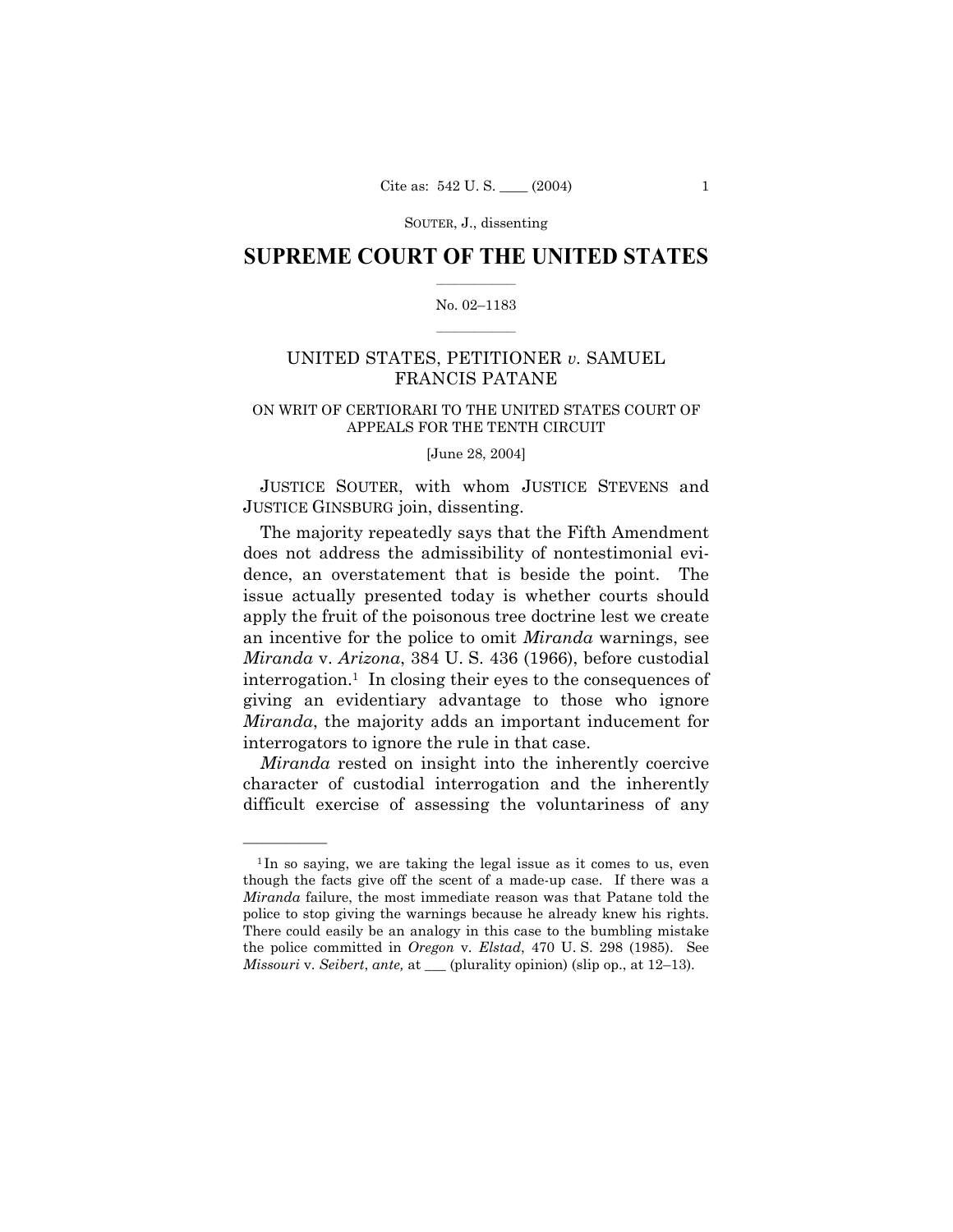#### SOUTER, J., dissenting

confession resulting from it. Unless the police give the prescribed warnings meant to counter the coercive atmosphere, a custodial confession is inadmissible, there being no need for the previous time-consuming and difficult enquiry into voluntariness. That inducement to forestall involuntary statements and troublesome issues of fact can only atrophy if we turn around and recognize an evidentiary benefit when an unwarned statement leads investigators to tangible evidence. There is, of course, a price for excluding evidence, but the Fifth Amendment is worth a price, and in the absence of a very good reason, the logic of *Miranda* should be followed: a *Miranda* violation raises a presumption of coercion, *Oregon* v. *Elstad*, 470 U. S. 298,  $306-307$ , and n. 1 (1985), and the Fifth Amendment privilege against compelled self-incrimination extends to the exclusion of derivative evidence, see *United States* v. *Hubbell*, 530 U. S. 27, 37–38 (2000) (recognizing "the Fifth Amendment's protection against the prosecutor's use of incriminating information derived directly or indirectly from . . . [actually] compelled testimonyî); *Kastigar* v. *United States*, 406 U. S. 441, 453 (1972). That should be the end of this case.

The fact that the books contain some exceptions to the *Miranda* exclusionary rule carries no weight here. In *Harris* v. *New York*, 401 U. S. 222 (1971), it was respect for the integrity of the judicial process that justified the admission of unwarned statements as impeachment evidence. But Pataneís suppression motion can hardly be described as seeking to "pervert" *Miranda* "into a license to use perjury" or otherwise handicap the "traditional truth-testing devices of the adversary process." 401 U.S., at  $225-226$ . Nor is there any suggestion that the officers' failure to warn Patane was justified or mitigated by a public emergency or other exigent circumstance, as in *New York* v. *Quarles*, 467 U. S. 649 (1984). And of course the premise of *Oregon* v. *Elstad*, *supra*, is not on point; al-